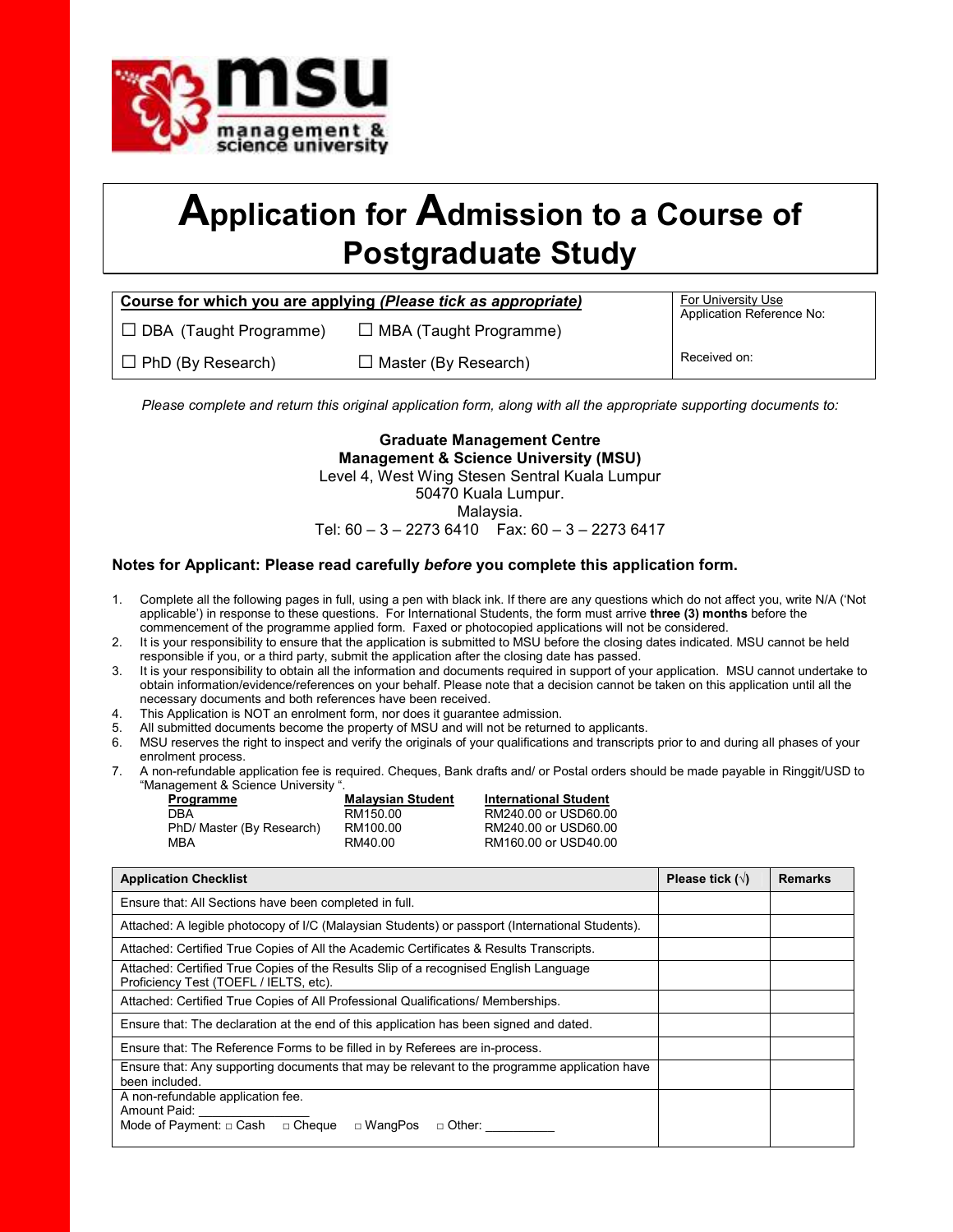

## SECTION 1: PERSONAL DETAILS

Answer all questions in all relevant sections. Write clearly in black ink using **BLOCK LETTERS** and tick boxes where appropriate. Your application will not be considered if it is incomplete or unreadable.

| Name as per<br>identity card/                                                                    | $\Box$ Mrs. $\Box$ Mdm<br>$\Box$ Mr.<br>$\Box$ Ms.<br>$\Box$ Miss<br>□ Others, please specify: _______                   |
|--------------------------------------------------------------------------------------------------|--------------------------------------------------------------------------------------------------------------------------|
| passport:                                                                                        | (Please affix a passport<br>-sized photo here)<br>Please underline your family name                                      |
| <b>Identity Card/</b><br><b>Passport No.:</b>                                                    |                                                                                                                          |
| Gender:                                                                                          | Date of Birth<br>$\square$ Female<br>$\Box$ Male<br>$\mathbb D$<br>$\vee$<br>$\mathsf{Y}$<br>$\Box$<br>$\mathbb{M}$<br>M |
| <b>Nationality:</b><br>Race:                                                                     | <b>Marital Status</b><br>$\Box$ Single<br>Married<br>Others                                                              |
| <b>Permanent</b><br><b>Address:</b>                                                              |                                                                                                                          |
|                                                                                                  | City:<br>State:<br>Country<br>Postcode                                                                                   |
| Correspondence<br><b>Address (courier</b><br>delivery is not<br>possible with P.O<br>Box number) | City:<br>State:                                                                                                          |
|                                                                                                  | Country<br>Postcode                                                                                                      |
| Telephone:                                                                                       | $\sim$<br><b>Residential Number</b><br>Country Code<br>Area Code<br>Country Code<br>Area Code<br>Mobile Number           |
| Emails:                                                                                          | <b>Personal Email</b><br>Work's Email                                                                                    |

# SECTION 2: CONTACT PERSON IN CASE OF EMERGENCY

| Name:                | $\Box$ Mr.          | $\Box$ Ms.                       | $\Box$ Miss              |           | $\Box$ Mrs. $\Box$ Mdm |                          |               | □ Others, please specify: |  |  |  |
|----------------------|---------------------|----------------------------------|--------------------------|-----------|------------------------|--------------------------|---------------|---------------------------|--|--|--|
|                      |                     |                                  |                          |           |                        |                          |               |                           |  |  |  |
|                      |                     |                                  |                          |           |                        |                          |               |                           |  |  |  |
|                      |                     | Please underline the family name |                          |           |                        |                          |               |                           |  |  |  |
| <b>Relationship:</b> |                     |                                  |                          |           |                        |                          |               |                           |  |  |  |
| Telephone:           |                     |                                  | $\overline{\phantom{a}}$ |           |                        | $\overline{\phantom{0}}$ |               |                           |  |  |  |
|                      | <b>Country Code</b> |                                  |                          | Area Code |                        |                          |               | <b>Residential Number</b> |  |  |  |
|                      |                     |                                  | $\overline{\phantom{a}}$ |           |                        | $\overline{\phantom{0}}$ |               |                           |  |  |  |
|                      | <b>Country Code</b> |                                  |                          | Area Code |                        |                          | Mobile Number |                           |  |  |  |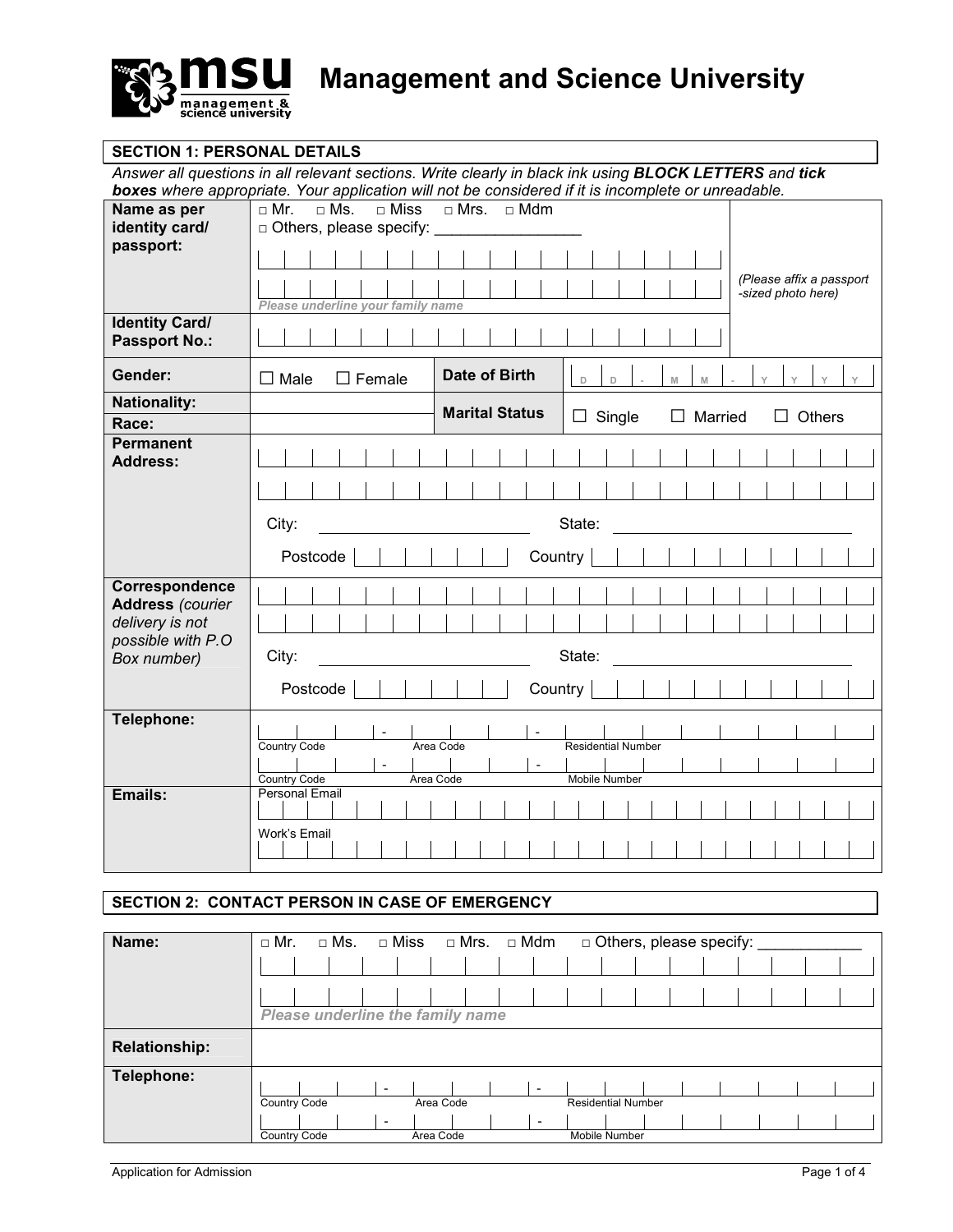

## SECTION 3: ACADEMIC QUALIFICATIONS AND WORKING EXPERIENCE

## ACADEMIC QUALIFICATIONS

Please list the highest qualification first.

| Qualification<br>(e.g Bachelor in International Business (Hons)) | <b>Institution</b><br>(e.g. MSU) | <b>Country</b><br>(e.g Malaysia) | Year<br><b>Started</b><br>(e.g. 2001) | Year<br><b>Completed</b><br>(e.g. 2005) |
|------------------------------------------------------------------|----------------------------------|----------------------------------|---------------------------------------|-----------------------------------------|
|                                                                  |                                  |                                  |                                       |                                         |
|                                                                  |                                  |                                  |                                       |                                         |
|                                                                  |                                  |                                  |                                       |                                         |

## PROFESSIONAL QUALIFICATIONS AND MEMBERSHIPS OF PROFESSIONAL ORGANISATIONS

| <b>Qualification/ Membership</b><br>(e.g Chartered Account) | <b>Awarding Body/</b><br><b>Institution</b><br>(e.g ACCA) | Country<br>(e.g Malaysia) | <b>Year Qualified/</b><br>awarded<br>(e.g. 2005) |
|-------------------------------------------------------------|-----------------------------------------------------------|---------------------------|--------------------------------------------------|
|                                                             |                                                           |                           |                                                  |
|                                                             |                                                           |                           |                                                  |

#### EMPLOYMENT AND EXPERIENCE

Please provide the latest curriculum vitae including details of your work/research experience and any relevant experiences.

| <b>Name and address</b><br>of employer<br>(e.g. MSU) | Dates of<br>employment<br>$(e.g.$ Jan $05 - Dec 06)$ | <b>Position</b><br>(e.g Marketing<br>Manager) | <b>Job Description</b><br>(e.g Sales & Marketing) |
|------------------------------------------------------|------------------------------------------------------|-----------------------------------------------|---------------------------------------------------|
|                                                      |                                                      |                                               |                                                   |
|                                                      |                                                      |                                               |                                                   |
|                                                      |                                                      |                                               |                                                   |

## SECTION 4: PROFICIENCY IN ENGLISH

Proficiency in English is essential for successful study in the MSU. If you do not hold a recent internationally recognised qualification in English, you maybe required to obtain one in order to confirm an offer of admission to your chosen programme.

| $\Box$ Yes<br><b>First Language is English:</b><br>No<br>$\Box$                          |  |  |  |  |  |  |
|------------------------------------------------------------------------------------------|--|--|--|--|--|--|
| The medium of instruction used during your undergraduate/postgraduate programme.         |  |  |  |  |  |  |
| $\Box$ English                                                                           |  |  |  |  |  |  |
| English Proficiency Tests (e,g TOEFL, IELTS, GMAT & etc)<br>Grade<br><b>Year Awarded</b> |  |  |  |  |  |  |
|                                                                                          |  |  |  |  |  |  |
|                                                                                          |  |  |  |  |  |  |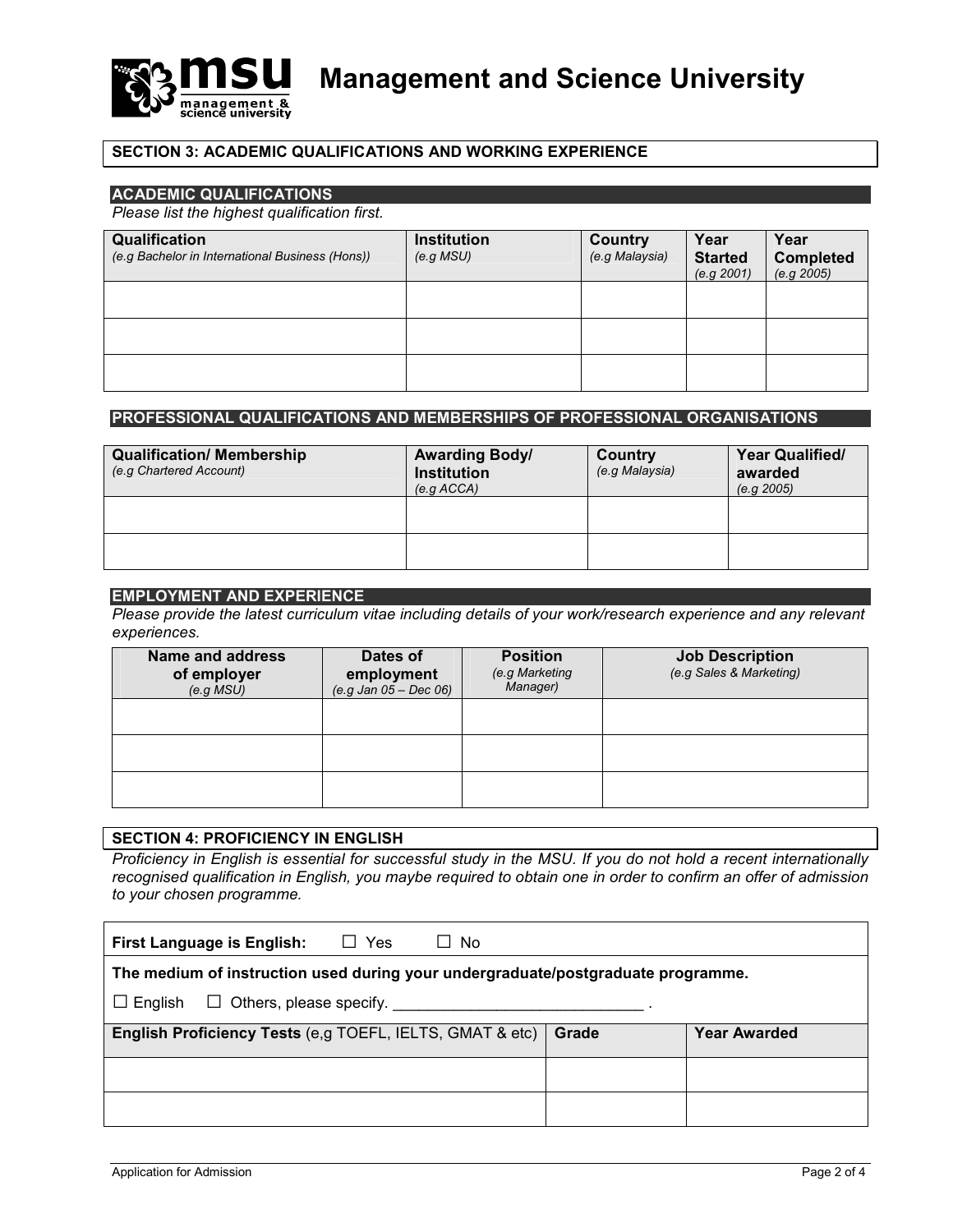

Management and Science University

## SECTION 5: PROGRAMME PREFERENCES AND COMMENCEMENT DATE

| <b>Programme</b>                                           | $\Box$ DBA<br>$\Box$ PhD (By Research)<br>$\Box$ Master (By Research)                                                                                                             | $\Box$ MBA       |
|------------------------------------------------------------|-----------------------------------------------------------------------------------------------------------------------------------------------------------------------------------|------------------|
| Intake & Mode<br>of Study                                  | <b>DBA:</b> $\Box$ March<br>$\Box$ July                                                                                                                                           | $\Box$ Full-time |
|                                                            | <b>PhD/ Master (By Research):</b> $\Box$ March $\Box$ July $\Box$ November                                                                                                        | $\Box$ Part-time |
|                                                            | <b>MBA:</b> $\Box$ March<br>November<br>$\sqcup$ July                                                                                                                             | Year: I<br>2 0   |
| <b>Specialisation</b><br>*For MBA Only                     |                                                                                                                                                                                   |                  |
| <b>Research Topic</b><br>*For PhD/ Master<br>(By Research) | ** Please submit a 10-pages research proposal addressing the research topic, presenting a brief<br>literature survey, your chosen methodology, an expected timeline and outcomes. |                  |

#### SECTION 6 : FINANCIAL SUPPORT

Please indicate your source of financial support while studying at the MSU.

| am a self-financed private student.                                                                                                             |                                                                                                                                  |  |  |  |
|-------------------------------------------------------------------------------------------------------------------------------------------------|----------------------------------------------------------------------------------------------------------------------------------|--|--|--|
| Name of Employer/                                                                                                                               |                                                                                                                                  |  |  |  |
| Company                                                                                                                                         |                                                                                                                                  |  |  |  |
| Occupation/                                                                                                                                     |                                                                                                                                  |  |  |  |
| Position                                                                                                                                        |                                                                                                                                  |  |  |  |
| Monthly Income                                                                                                                                  |                                                                                                                                  |  |  |  |
|                                                                                                                                                 |                                                                                                                                  |  |  |  |
|                                                                                                                                                 |                                                                                                                                  |  |  |  |
| I have financial support from my family.                                                                                                        |                                                                                                                                  |  |  |  |
| am fully/partly sponsored by my home government/employer/other organisation (Please specify).<br>(Please attach official supporting documents). |                                                                                                                                  |  |  |  |
|                                                                                                                                                 |                                                                                                                                  |  |  |  |
| I am in the process of applying for a study loan from<br>(Please attach official supporting documents).                                         |                                                                                                                                  |  |  |  |
| I have been awarded a scholarship by<br>(Please attach official supporting documents).                                                          |                                                                                                                                  |  |  |  |
|                                                                                                                                                 | Note: If you are reactives financial encographic from your procept employer Covernment lively otets the nome and address of your |  |  |  |

Note: If you are receiving financial sponsorship from your present employer/ Government, kindly state the name and address of your employer/ Government, as well as the extent of the sponsorship in a separate sheet together with the supporting documents.

#### SECTION 7: REFEREES

State the name, position and address of the referees who have been involved in supervising your recent academic work and/or other from your current or past employer. For Applicants without working experience, you need to have two (2) lecturers to provide you with separate references. For Applicants who have a sufficient number of years of working experience, you need to have one (1) superior and one (I) lecturer to provide you with the necessary references or two (2) superiors to provide you with the necessary references.

Please give each of your referees a copy of the reference form and request them to fill them in and return them directly to The Graduate Management Centre of Management and Science University (MSU).

| <b>Name of the Referee</b> | <b>Organisation Name &amp;</b><br><b>Address</b> | <b>Contact Number &amp;</b><br>Fax | <b>Email</b> |
|----------------------------|--------------------------------------------------|------------------------------------|--------------|
|                            |                                                  |                                    |              |
|                            |                                                  |                                    |              |